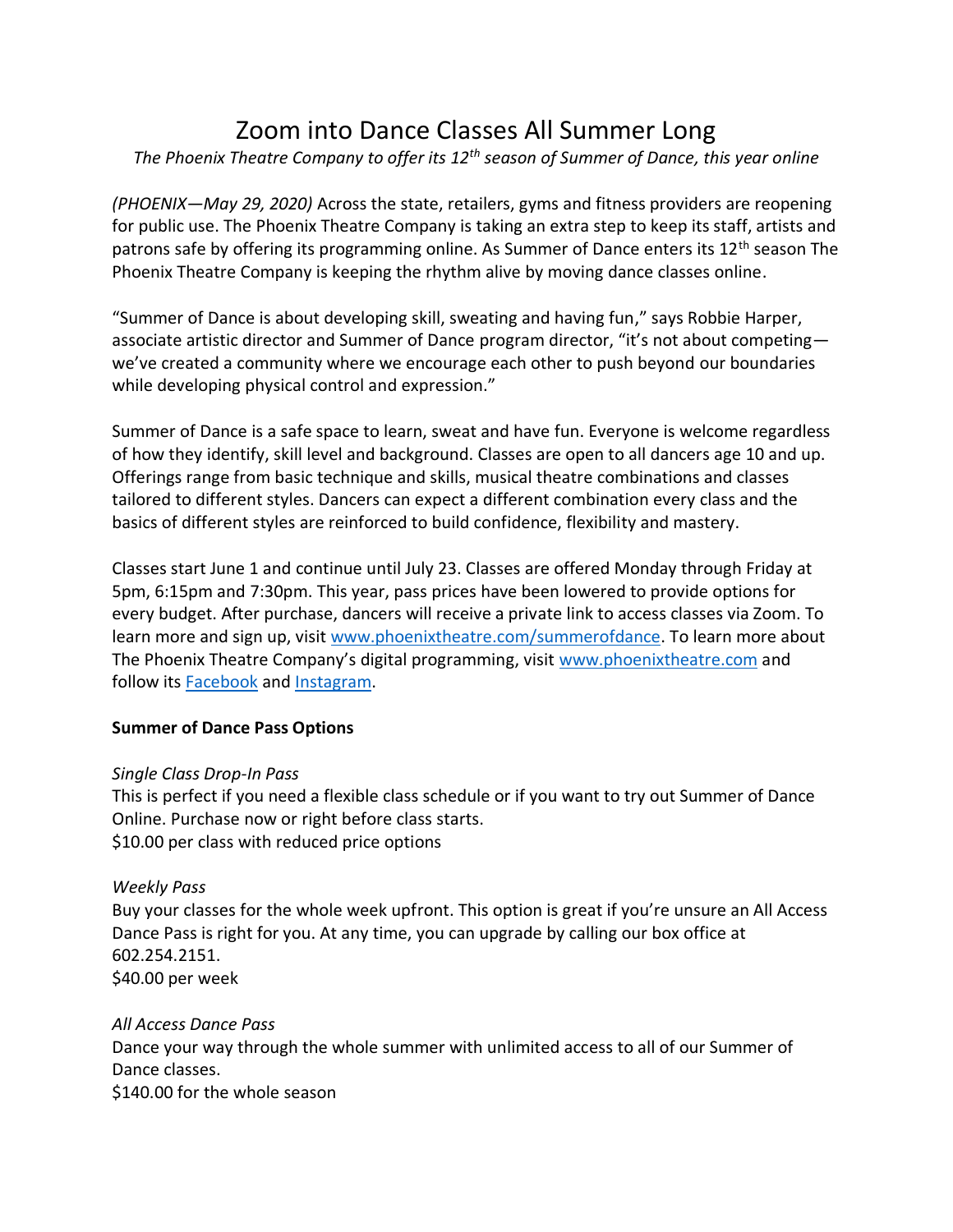#### **Summer of Dance Classes**

*Technique and Skills* Every Monday 6:15 pm - 7:15 pm Taught by Lauran Stanis This class replaces Musical Theatre 1 and focuses on the basics. Terminology, Technique and application. This is perfect for the beginner OR for the more advanced dancer who is looking to brush up their skills.

*Musical Theatre Combos and Character* Every Monday 7:30 pm - 8:30 pm Taught by Molly Lajoie This class focuses on Character Development and Retention of a combination. Technique, skills and terminology will be taught within the class with specific attention given to the acting component. This class is for movers and dancers to grow in their audition performance. Appropriate dance shoes are recommended. Materials needed: jazz shoes, jazz sneakers, character shoes

*Musical Theatre Combos and Style*

Every Thursday 6:15 pm - 7:15 pm Taught by Molly Lajoie This class focuses Style and strong Technical Skills. New combinations will be taught weekly at a brisk audition pace. This class is to prepare the dancer for quick retention and performance for an audition. It is considered and intermediate/advanced class. Appropriate dance shoes required.

Materials needed: jazz shoes, jazz sneakers, character shoes

*Heels and Precision* Every Wednesday 7:30 pm - 8:30 pm Taught by Molly Lajoie

This class is designed to work the dancers balance and technique in character heels required for professional auditions. Half of the class will consist of a warm-up, physical conditioning, balance and technique in heels. The second half will consist of a short combination with a focus on body awareness and "nailing" the combination perfectly, with a smile on your face! Different styles of dance will be used for the combinations, but all will be done in character heels. This class is for the intermediate/advance dancers.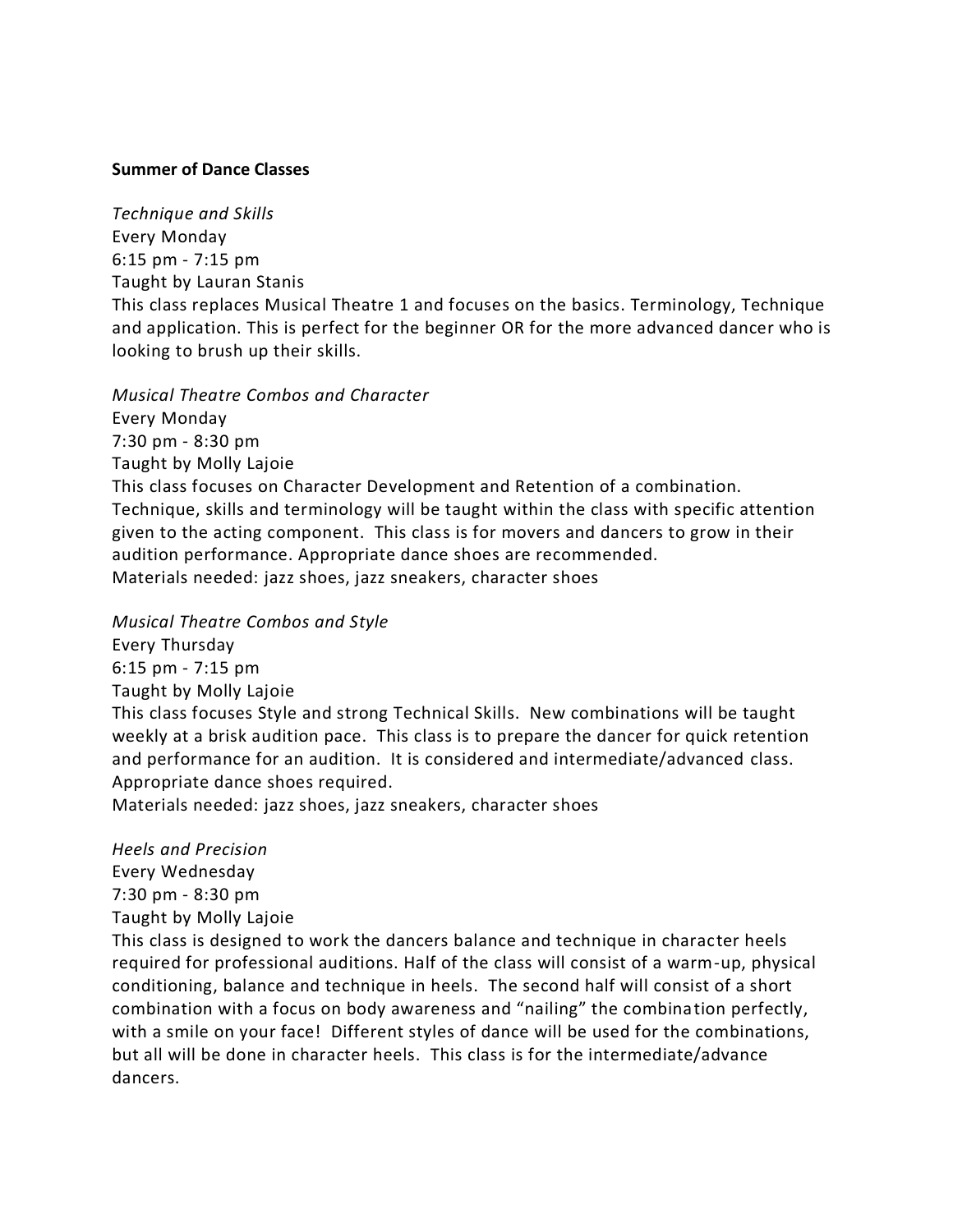*Tap 1* Every Monday 5 pm - 6 pm Taught by Hilary Hirsch

This class focuses on the fundamental building blocks of tap including terminology, technique, balance, weight shift and clarity of sound. It's perfect for the "never tapped before" dancer or the "I took a class one time in college" performer. It's always good to review the basics. All levels welcomed.

Tap shoes recommended.

*Tap 2*

Every Wednesday 6:15 pm - 7:15 pm Lauran Stanis

This class moves a little faster than Tap 1. It still reinforces the same building blocks but introduces more combination work. Good for beginner/intermediate levels or for dancers looking to brush up their skills.

Tap shoes recommended.

#### *Tap 3*

Every Thursday 7:30 pm - 8:30 pm Lauran Stanis This is an intermediate/advanced class that moves faster than the beginning class and focuses more on pick-ups, pull backs and more intricate combination sequences. Not recommended for beginners. Tap shoes required.

*Ballet for Everyone* Every Tuesday 7:30 pm - 8:30 pm Taught by Nicole Olson

This is ballet practiced to a funky beat. This class focuses on terminology, strengthening and stretching. This class is open to all levels. However the more advanced ballet students might find it more intermediate. This class is perfect to help create line, strength, flow of movement, control, balance and foundation of terminology that is essential in all forms of dance.

Please wear appropriate dance shoes. Ballet shoes or bear claws are good.

*Contemporary Dance* Every Wednesday 5 pm - 6 pm Taught by Nicole Olson This class introduces more of a modern dance sensibility. It focuses and technique and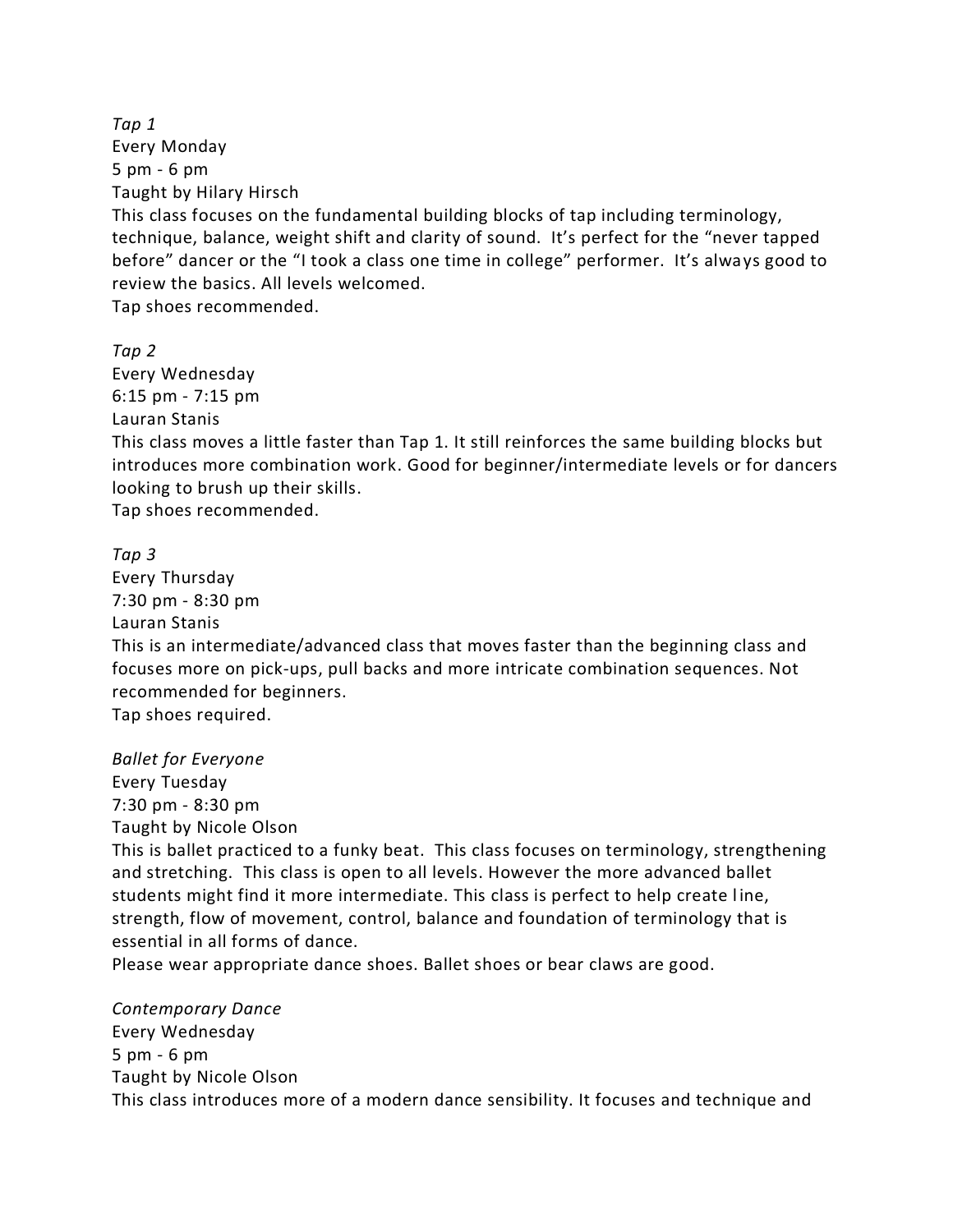expression. All levels are encouraged to attend but this class tends toward a more intermediate or advanced dancer. Floor work and leaps are part of this class. Please ask instructor for alternate moves if needed.

Please wear appropriate dance shoes. Bare feet are fine.

*Hip Hop* Every Tuesday and Thursday 5 pm - 6 pm Taught by Nick Flores

This class for the student who loves the dancing they see in a music video. It's a more urban expression with a whole new sensibility that will challenge dancers of all levels. This class is fun and fast paced and focuses on isolation, weight shift, strength and endurance. Combinations change every class. All are encouraged to attend but the beginner dancer will need to have patience and determination. Please wear appropriate dance shoes. Street sneakers are okay.

*Classical Jazz*

Every Tuesday 6:15 pm - 7:15 pm Taught by Lauran Stanis

This jazz technique class is heavily influenced by ballet and modern dance forms. This type is performed from the core, with clean and strong lines emanating from the hips and chest. Each week will explore the specifics of various jazz masters and their personal styles including Bob Fosse, Jack Cole, Gus Giordano, Luigi, and Matt Mattox. Look forward to strong contractions, isolations, parallel passes, shoulder twists, and hinges.

###

#### **ABOUT THE PHOENIX THEATRE COMPANY**

The Phoenix Theatre Company is the largest professional regional theatre company in Arizona. As the first arts organization in Arizona and a founding member of the Central Arts District, The Phoenix Theatre Company is committed to advancing performing arts in the Valley with nearly 500 performances each year on multiple stages. Located at 1825 N. Central Ave in Phoenix, The Phoenix Theatre Company's mission is to create exceptional experiences by using the arts to articulate messages that inspire hope and understanding. The Phoenix Theatre Company is currently celebrating its 100<sup>th</sup> anniversary. For more information, visit [www.phoenixtheatre.com.](http://www.phoenixtheatre.com/)

**Media Contact** Vince Malouf